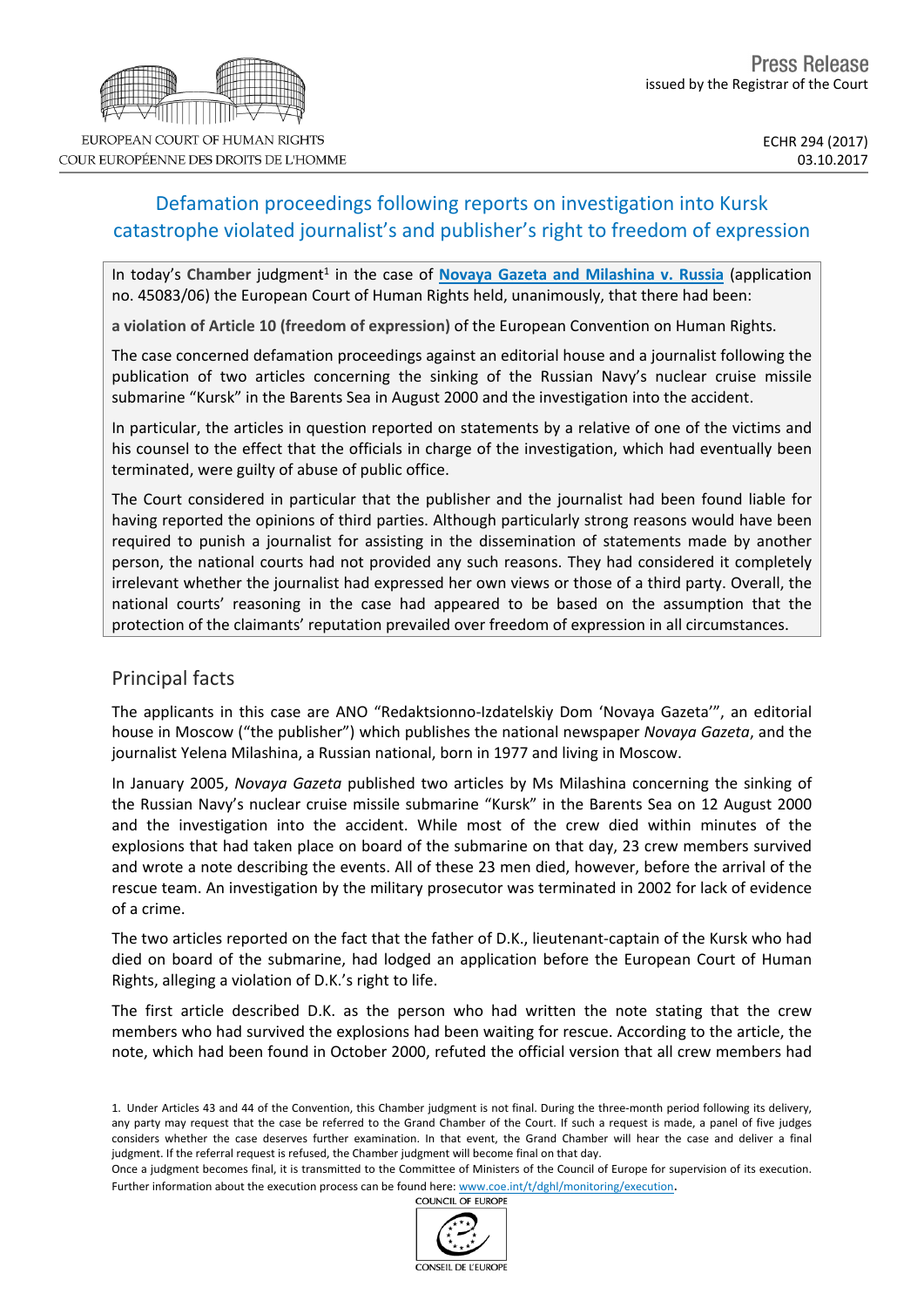died as a result of the explosions. The article stated that D.K.'s father and his counsel, B.K., had tried to prove before the Russian courts that investigators of the military prosecutor's office and the chief forensic expert of the Ministry of Defence were guilty of abuse of public office, since they had failed to acknowledge that a series of knocks coming from inside the submarine on the day of the accident had been an SOS signal in Morse code.

The second article stated, in particular, that B.K., who represented 47 families of the deceased crew members, considered the application before the European Court of Human Rights the last resort, given that the Prosecutor General and the Chief Military Prosecutor had apparently taken "a decision to help the officers in command of the Northern Fleet escape criminal responsibility and to terminate the investigation."

Defamation proceedings against the publisher and Ms Milashina were brought by the chief forensic expert of the Ministry of Defence, the head of an investigative group in the Chief Military Prosecutor's office, the Chief Military Prosecutor of Russia and the Chief Military Prosecutor's office as a legal entity. In December 2005 a district court of Moscow found in the claimants' favour. It held in particular that the expression "to help escape criminal responsibility" was defamatory, as it contained an allegation of criminal conduct. It ordered the publisher to publish a retraction of the statement concerning the claimants' involvement in abuse of public office. The publisher and Ms Milashina were ordered to pay to each claimant the equivalent of approximately 1,500 and 200 euros, respectively, in damages. The judgment was upheld on appeal.

## Complaints, procedure and composition of the Court

The publisher and Ms Milashina complained that the Russian courts' judgments had violated their rights under Article 10 (freedom of expression) of the European Convention on Human Rights.

The application was lodged with the European Court of Human Rights on 15 September 2006.

Judgment was given by a Chamber of seven judges, composed as follows:

Branko **Lubarda** (Serbia), *President*, Luis **López Guerra** (Spain), Helen **Keller** (Switzerland), Dmitry **Dedov** (Russia), Pere **Pastor Vilanova** (Andorra), Alena **Poláčková** (Slovakia), Georgios A. **Serghides** (Cyprus),

and also Stephen **Phillips**, *Section Registrar.*

## Decision of the Court

### Article 10

It was uncontested between the parties that the district court's judgment of December 2005 had constituted an interference with the publisher's and Ms Milashina's right to freedom of expression. The Court was satisfied that the interference had been lawful under the relevant provisions of domestic law and that it had pursued a legitimate aim, namely "the protection of the reputation or rights of others", for the purpose of Article 10 of the Convention.

As to the question of whether the interference had been "necessary in a democratic society" within the meaning of Article 10, the Court underlined that the four claimants in the defamation proceedings, by virtue of their respective positions, should have been more tolerant to criticism than private individuals. Three of the claimants were high-ranking public servants and the fourth, the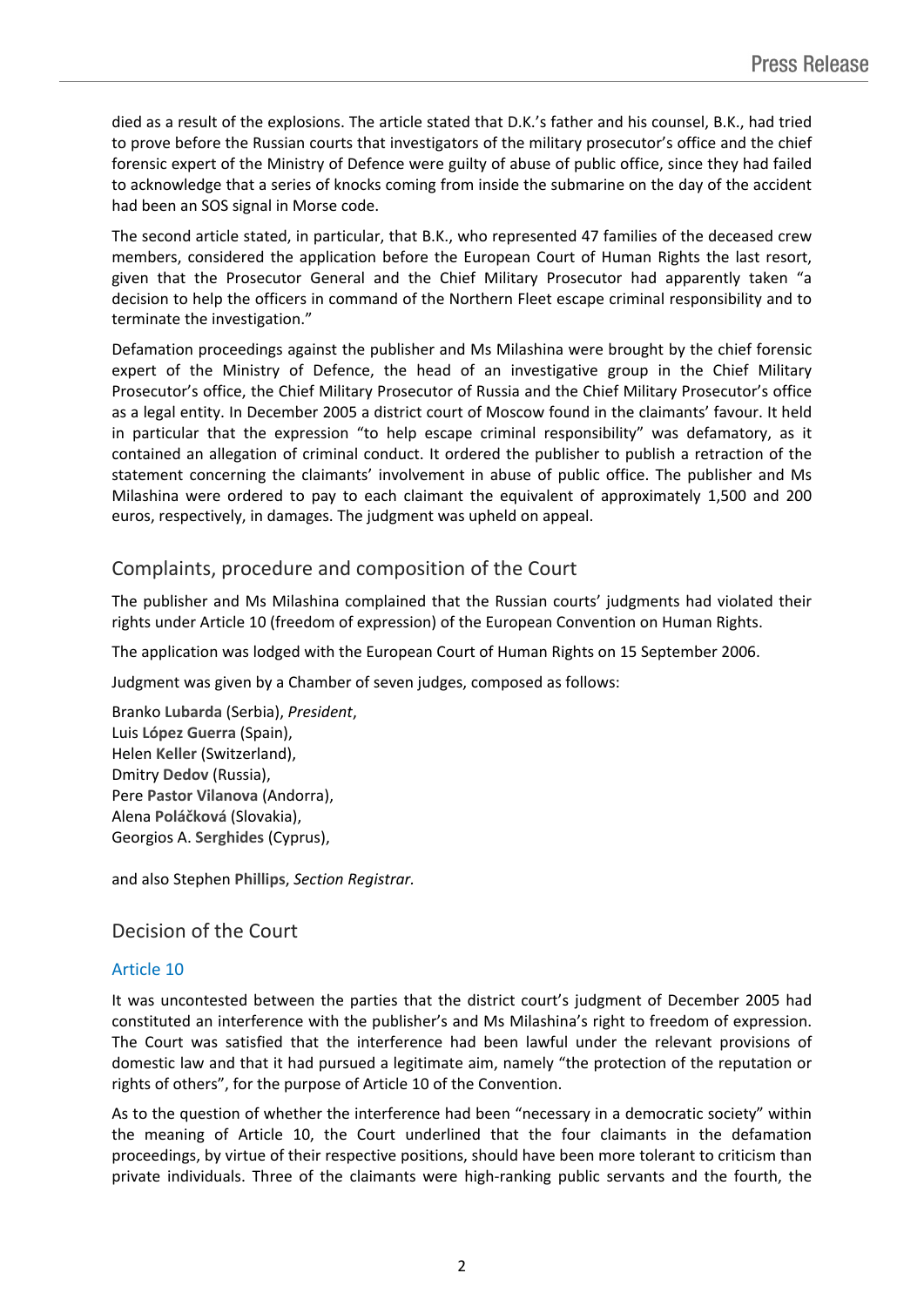Chief Military Prosecutor's office of Russia, was a State agency. It was true that prosecutors, as part of the judicial system, were to enjoy protection from offensive and abusive attacks. However, that did not give them immunity from any criticism in the media of their actions performed in their official capacity.

Regarding the subject of the articles in question, the Court noted that the Kursk catastrophe was without a doubt a matter of general interest in Russia; consequently the publisher and Ms Milashina had contributed to a debate of public interest. The Court moreover observed that the articles could not be considered offensive nor had they included unfounded personal attacks on the claimants.

Having regard both to the claimants' respective positions and to the subject matter of the articles, the Court considered that the national authorities had only a narrow leeway ("margin of appreciation" in the Court's case-law) in establishing the necessity of interfering with the applicants' freedom of expression.

The Court was not satisfied that the Russian courts had performed a balancing exercise between the need to protect the claimants' reputation and the applicants' rights under Article 10 of the Convention. Instead, the national courts' reasoning had appeared to be based on the assumption that the protection of "the honour and dignity of others" prevailed over freedom of expression in all circumstances. Finding for the claimants, the courts made no allowances for the essential function which the media fulfil in a democratic society.

The Court considered that the essence of the case was the fact that the publisher and Ms Milashina had been found liable for having reported the opinions of third parties, namely the father of lieutenant-captain D.K. and B.K., counsel representing the families of the deceased crew members of the Kursk. Under the Court's case-law, particularly strong reasons would have been required to punish a journalist for assisting in the dissemination of statements made by another person. However, the Russian courts had not provided any such reasons. They had considered it completely irrelevant whether the journalist had expressed her own views or those of a third party.

Furthermore, the Court disagreed with the Russian Government's submission that the applicants had not acted "in good faith". The articles had made it clear to readers that Ms Milashina was reporting the opinions of D.K.'s father and B.K. about acts which, in B.K.'s view, constituted an abuse of public office. Those opinions had been expressed in the complaints brought by D.K.'s father and B.K. at national level and before the European Court of Human Rights, as well as in a book published by B.K. Under these circumstances it could not be said that the applicants had failed to provide a factual basis for the statements in question. They had acted in accordance with the ethics of journalism and Ms Milashina had applied the diligence expected of a responsible journalist reporting on a matter of public interest.

Finally, the fact that the proceedings against the applicants had been civil rather than criminal and that the damages they had been ordered to pay were relatively modest did not change the Court's finding that the Russian courts had applied standards which had not been in conformity with the principles embodied in Article 10.

There had accordingly been a violation of Article 10 of the Convention.

### Just satisfaction (Article 41)

The Court held that Russia was to pay 2,388 euros (EUR) to the publisher and EUR 170 to Ms Milashina in respect of pecuniary damage, EUR 1,000 to the publisher and EUR 2,000 to Ms Milashina in respect of non-pecuniary damage and EUR 22 to the publisher in respect of costs and expenses.

*The judgment is available only in English.*